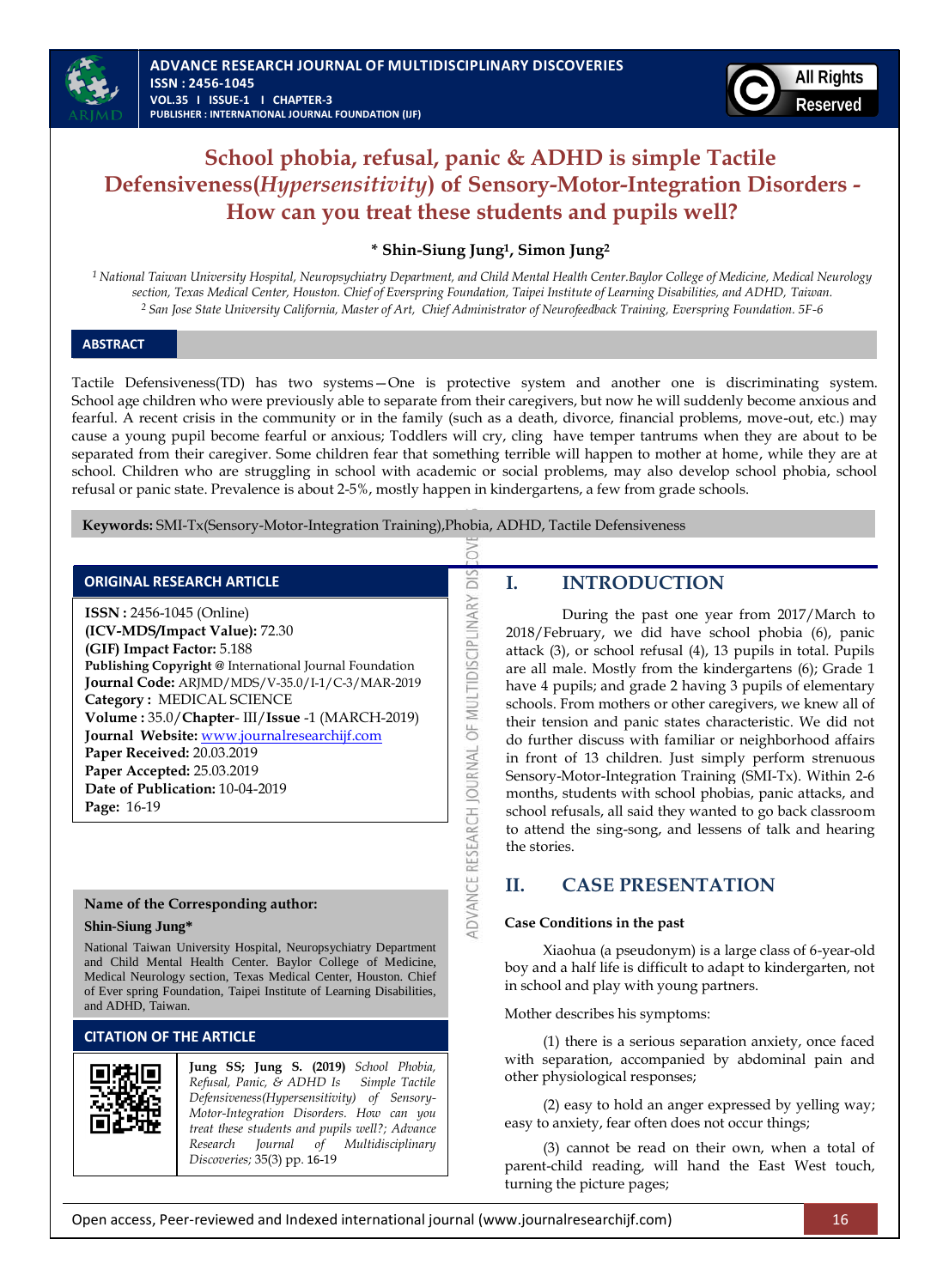(4) angry crying frequency, up to 5-10 times a day;

(5) impatient waiting, the face of blank time will be anxious and panic.

From the observation of the mother's description and Sensory-Motor-Integration trainer, you can see children sensitive to administer and the affairs, frontal and prefrontal forebrain physical features of development is not mature, sensitive and serious difficulties inhibit brain physiology; Sensory-Motor-Integration-Disorders such phenomenon called "Tactile Defensiveness", severe cases may even cause interpersonal interaction difficulties encountered in crowded places will want to avoid the symptoms of fear. The real reason is because of its eyes, ears, taste, smell, and skin defensive touch over-sensitive, and cannot be adjusted to suppress the brain, enjoy school, and school refusal situation or school refusal produced.

Through the "nonverbal abstract reasoning tests (TONI 2)" measured. Xiaohua abstract reasoning capacity greater than 136, from the point of view of the nature of tactile defensiveness, anger management, Xiaohua(EQ), distracted, impulsive cry and refuse to go to school, with the potential of abstract reasoning capacity greater than 136, there is a gap, but cannot achieve the learning should be some effect, not even a happy life freely; if continue to do so, there will not be adult employments, interpersonal difficulties, or consciously clever while marriage just can play no feeling . However, if accepted 2 to 6 months of treatment to training and overly sensitive senses no longer cringe after school and can interact with ease with his people, with the guidance of parents. Xiaohua in school and grow up to be the cause of a high degree of achievement or competition of the potential aptitude.

**DISCOVERI** 

**IDISCIPLINARY** 

5 **JRNAL** 5

RESEARCH

#### **The real reason behind separation anxiety, various phobias etc., is "Tactile Defensiveness (***Hypersensitivity***)" of Sensory-Motor-Integration Disorders.**

From the point of view of psychology and psychiatry, stomach pain or considered in-separable from mothers such as separation anxiety is not reason to go to school; from system evaluation to see more of a sense of assessed symptoms of separation anxiety is just part of the "tactile over sensitivity" of phenomenon, not the cause of over sensitive on psychological therapy, in fact, cannot solve the core problem. Cringe over-sensitive and tactile defensiveness, if not cure, there is often "people are looking at me and talking about me or comment me ..." a little taste of delusion, then to be unable to work at home. In fact, this is not divorce from the reality of mental illness, but serious and sensitive "to suppress difficult" self-defense associations. As long as Sensory-Motor- Integration Training every day, two to six months you can see different picture.

His initial sense is no longer sensitive and cringe and can be more than classmates and interact with others. 3 to 6 months after we can see the positive attitude towards life.

**Figure 1: Chief 3 step of Sensory-Motor-Integration Training (SMI-Tx)**



**Legend 1 :** Ask the child to lie in a prone extension on the scooter board and push the ball against wall with their hands come and go. (Make a loud account number.)

**Legend 2 :** Ask the child to place their feet on the scooter board and move forward using their hands.

**Legend 3 :** With an adult sitting nearby, ask the child to lie in a prone position on the scooter board and face the adult. a ball between the adult and child. (Make a loud account number).『.Make a loud account number』is for well coordination between mouth, eyes, ears, hands, and face expression, allowing children to achieve overall improvement in concentration, emotional stability and eyehand coordination.

**Legend 4 :** The amount of exercise for children from the middle of kindergarten to the second grade of elementary school starts from 50 to 100 repetitions per week, and increases per week by 50 repetitions, to a maximum amount of 400. The amount of exercise for children in the third grade of primary school and older starts from 200 repetitions and increases by 100 repetitions per week. A large number such as 800 daily repetitions can be divided into more than 1 sessions. Significant progress can be seen from the second to fourth weeks, such as increased emotional stability, increased concentration, and the improved hand-eye coordination.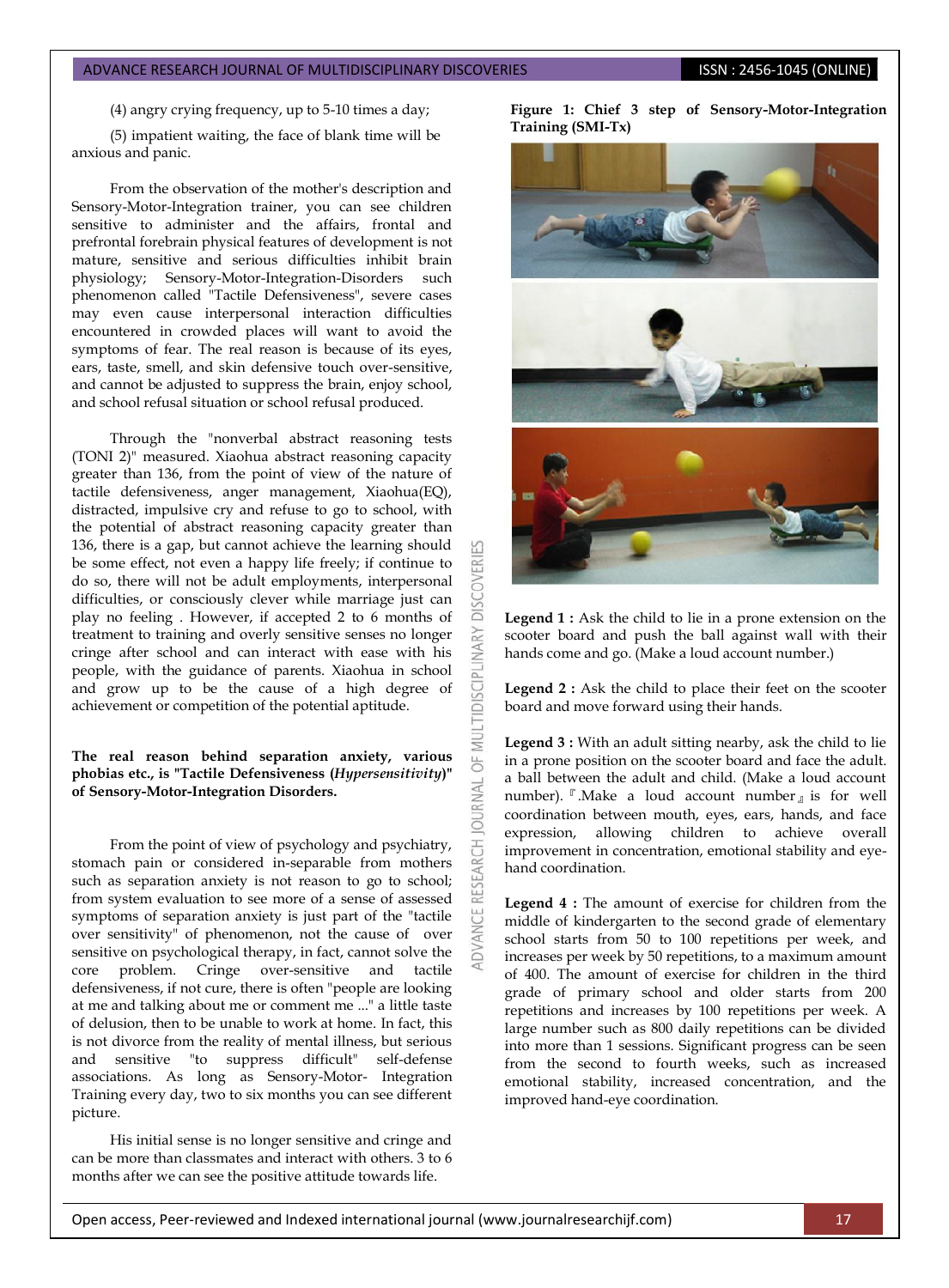**Child's Progress Intensive Sensory-Motor-Integrationtraining for two months to see-- satisfactory progress, but three - six months plus fit parents** are **required.**

Xiaohua mother is a teacher in the country, through the interpretation of appraisers, understand the child because of Sensory-Motor-Integration Disorder leads to difficulties later on emotions and learning, the mother quickly decided to seriously cooperate. In addition to summer vacation on a day to Thursday extracurricular organizations at home and very careful with their children to do three sports. After the first month of mother to child separation anxiety observed significantly reduced. Will take the initiative to enter the classroom doing Sensory-Motor-Integration exercise, more stable mood, you can take the initiative to care about other people; three months later, the child had to be brave from a more timid personality, experience there will be no difficulty when compared with abdominal pain; yelling when sentiment continued to shorten the time, like to find a friend to help increase the frequency of others, waiting for the process have more patience, sleep quality and quantity improvement, the overall mood is also a lot of fun.

After intensive summer training classes, because the child continues to progress, many mothers would try to get the children back to schools, first a half day, then gradually extended to all day; by observing kindergarten teachers, in addition to still interrupted (on behalf of and with the impulse suppression on empathy yet full improvement), the other to adapt to the situation are very good. To the first six months, because the child a cold, their behavior and physical phenomena have regressed. Usually, if the child's performance suddenly drops sharply, the examination is caused by inflammation of the first neck nerve root of the back neck; the child will feel sleepy, emotionally upset, unable to control his behavior, and wait a few days for body immunity. After the upgrade, it will improve. The mother can accept and understand the child's situation. In addition to deliberately neglecting some abnormalities, she will continue to carry out the Sensory-Motor-Integration Training exercise program (the mother can increase or decrease the number of sports according to the child's physical condition). Through a series of neck and back contraction movements, the regulation of the stimulation and inhibition of the vestibular system is achieved, which acts on the brain nerve pathways of the prefrontal and somatic regions of the rational connective brain. Slowly, we observed that Xiaohua began to become active, and will take the initiative to find others to play, not afraid of strange environments and conditions. Mom thinks that Xiaohua is like a singer and becomes a lively and happy child. Intensive sensory-motor-training achieves a breakthrough in the brain.

#### **Training methods for Sensory-Motor-Integration Training (SMI-Tx):**

1. Ask the child to lie on a prone extension on the scooter board and push the ball against wall with their hands come and go. (Make a loud account number.)

- 2. Ask the child to place their feet on the scooter board and move forward using their hands walking.
- 3. With an adult sitting nearby, ask the child to lie in a prone position on the scooter board and face the adult. a ball through between the adult and child. (Make a loud account number). For well coordination between mouth, eyes, ears, hands, and face increase, allowing children to achieve overall improvement in concentration, emotional stability and eye-hand coordination.

#### **Figure 2 : BOLD fMRI Test of Students with ADHD**



Adapted with permission from Taiwan Special Education Quarterly 101, 2006.

#### *By SSJung 2006.*

**DISCOVERIES** 

**LTIDISCIPLINARY** 

5F **IRNAL**  $\overline{c}$ 

#### **BOLD fMRI Test of Students with ADHD (or PHOBIA.)**

Extension exercises are very important for frontal and prefrontal functional defect. Exercise inducer nerves, arteriol compensation and side-effect subsided. In present world wide, majority select pharmacological medicines. But we select SMI-Tx. for treatment of ADHD or phobia, or school refusal exercises let whole brain more mature compensation to genetic defect long time improved.

The middle two images show moderate levels of activation the frontal and prefrontal cortical vessels, nerves, and biochemical material. The pathways approach normal levels in students with ADHD after 3 months of SMI-Tx. These students exhibited full concentration and were coordinated, emotional stable, partially organized, and had fair execution. The pictures are combination of 8 students in the same conditions.

The lower two images show normal levels of activation in the frontal and prefrontal cortical pathways in normal students without SMI-Tx. These students exhibited full concentration and were coordinated, emotional stable, fully organized, and had good execution. The picture is combination of 8 students in the same conditions.